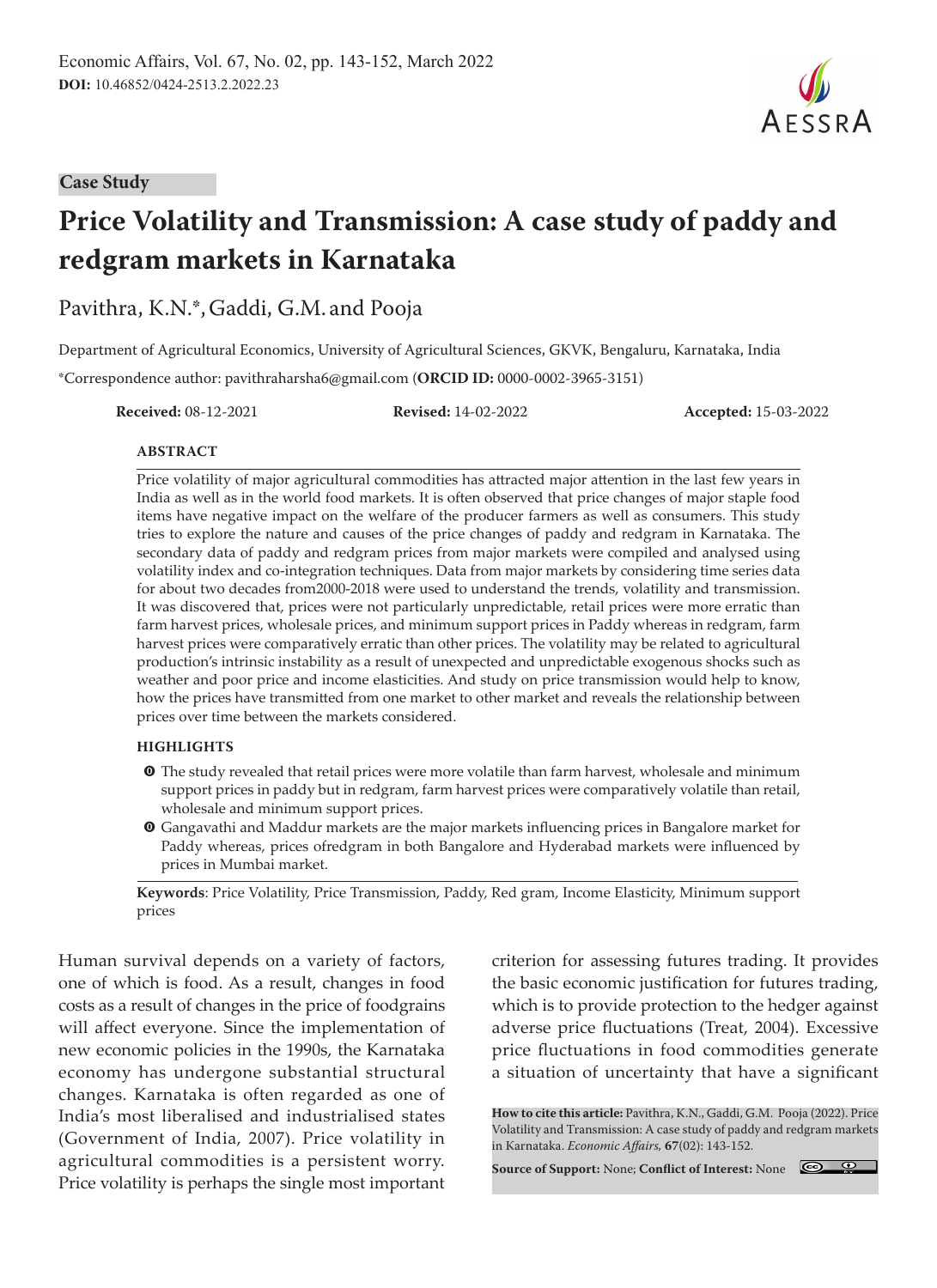impact on the food supply chain, investments, and social development (OECD, 2010). Studies conducted by Zimmerman & Carter 2003; Barrett and Bellemare, 2011; Dawe *et al.* 2010; Headey, 2014 have looked at the impact of food prices on poverty and discovered that continuous price volatility can contribute to an increase in income disparity, trapping people in poverty. Agricultural price volatility is of importance to policymakers as well as other stakeholders in the food supply chain, and a better understanding of future price behaviour is needed. Food price volatility disrupts the market and puts consumers and governments at risk, in case of food insecurity. Volatility also deters required development investment in agriculture by increasing financial risks and uncertainty for producers and merchants. In the poorest countries, where people spend up to two-thirds of their daily income on food, rising prices are a threat to global growth and social stability (Mittal *et al.*  2018). Food prices in India increased during 2007- 08 due to global food crisis,however evidence of price volatility was unclear. Despite the fact that India being self-sufficient in food production, food security remains a major challenge (OECD 2010; Acharya *et al*. 2012; Ahmad and Haseen, 2012; Dasgupta *et al.* 2011; OECD, 2010).

Price transmission research has long piqued the interest of economists looking to better understand market mechanics (Tanaka and Guo, 2020). In a purely descriptive sense, volatility refers to changes in economic variables across time. The current study looks at how agricultural prices have changed throughout time. It's important to remember that not all price changes are harmful, such as when prices follow a smooth and well-defined trend that reflects market fundamentals or when they follow a predictable seasonal pattern. Prices that are volatile and uncertain limit the quality and quantity of investment made by farmers, merchants, processors, and distributors. Farmers are unable to make adequate input investments, obtain loans, or accelerate their supply response due to unstable prices (Poulton *et al.* 2006; Dawe, 2001; Timmer, 1989). Price changes are problematic when they are substantial and unpredictable, resulting in a high level of uncertainty. This in turn would increase risk for producers, traders, consumers including government, making all decisions sub-optimal. Even

the variations in prices which do not reflect market fundamentals are also problematic, which may again may lead to incorrect decisions (FAO, 2011).

The extent to which domestic agricultural commodity markets in poor nations adapt to changes in international pricing is a critical consideration when examining trade policy reform in global agricultural markets. Understanding the level of economic agents' integration into the market process hinges on price transmission from global to domestic markets. Price transmission study measures several aspects of the link between the prices in the two markets using price data. Market integration, or the entire transmission of price changes from one market to another, has significant implications for economic welfare. Incomplete price transmission, which can be caused by trade and other restrictions, or transaction costs such as bad transportation and communication infrastructure, reduces the amount of price information available to economic players, which can lead to actions that lead to inefficient outcomes. Food price volatility must be monitored in order to prepare for long-term food security and develop policies and strategies accordingly (OECD 2010).

# **Methodology**

For the present study, paddy and red gram have been selected to assess their price volatility. Here, the importance of these selected crops is analysed through area share in total cropped area and value share in total value of agricultural output (Anonymous, 2013). To know the price volatility in the prices of two selected commodities *viz.,*  paddy and redgram, time series data from 2000- 2018 were collected from various sources like India. stat., the Directorate of Economics and Statistics, Krishi-Maarata Vahini. To study the volatility index standard deviation of logarithmic prices were estimated (Mittal *et al.* 2018). The study considers not only the retail prices but also wholesale prices, farm harvest prices and minimum Support Prices (MSP) of paddy and red gram to investigate the price volatility.

# **Volataility index**

$$
\text{Volatility} = \text{stdev}(r) = \left[\sum \left(\frac{1}{N-1}\right) (r_t - \overline{r_t})^2\right]^{0.5}
$$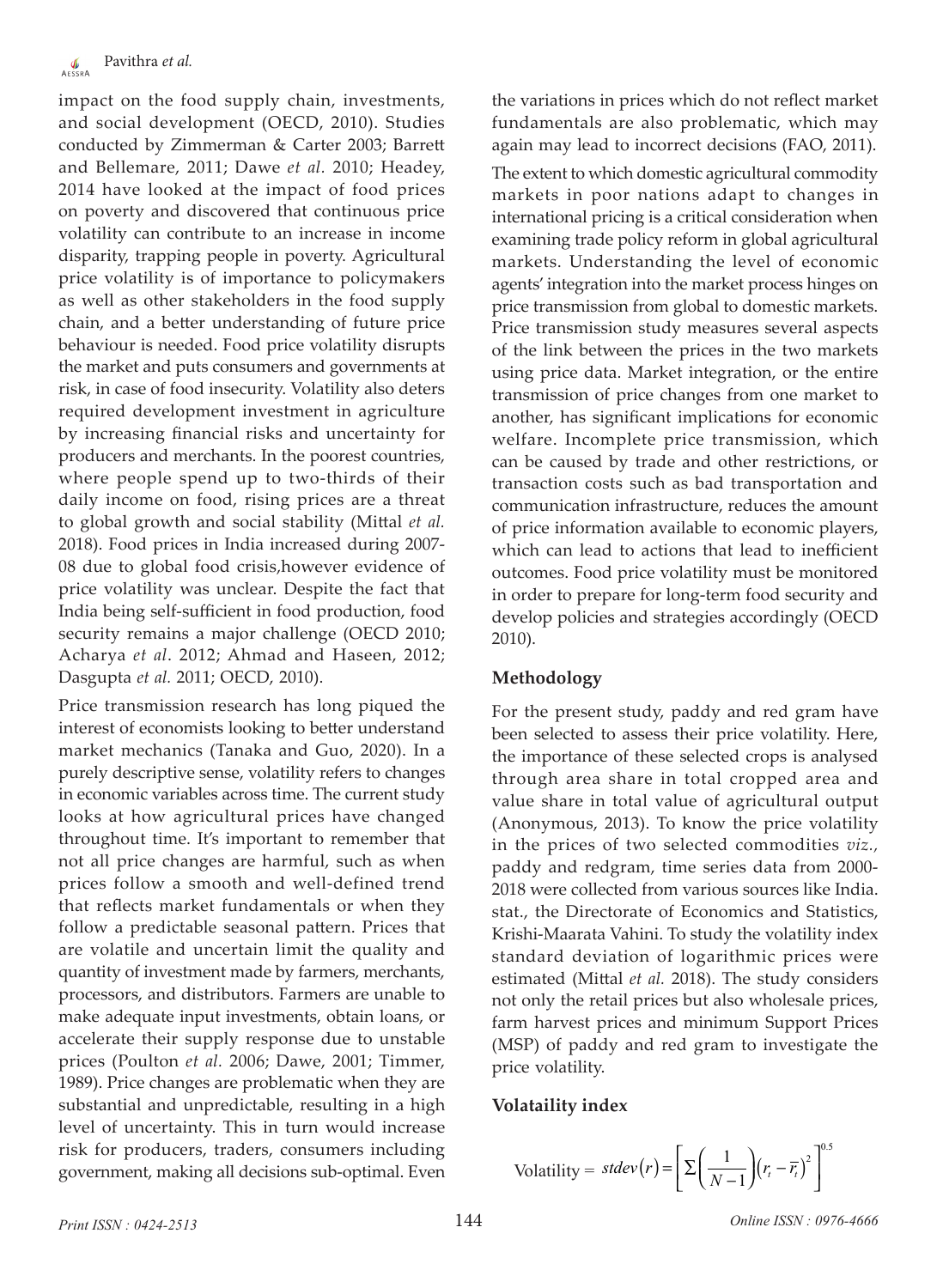where,

 $r_{t} = \ln P_{t} - \ln P_{t-1}$ 

*stdev*(*r*) is the standard deviation of the logarithmic differences of prices  $(r<sub>t</sub>)$ ,

 $P_t$  is the price in period '*t'* and  $P_{t-1}$  is the price in period '*t*–1'.

# **Price Transmission using technique of cointegration**

In this study, cointegration technique was used to examine the integration among various paddy and redgram markets. The co-integration method of market integration is simple to understand and implement. Prices are decided interdependently in integrated markets. This is commonly interpreted to suggest that price changes in one market are fully transferred to other markets. Markets that aren't connected may send out erroneous price information, which can lead to skewed marketing decisions and inefficient product movement. When two series have a long run equilibrium connection, they are said to be co-integrated. In other words, two series cannot move apart over time. i.e. there is a mechanism in place to bring the two series together. When this notion is applied to any two markets, co integration between their price series suggests long-run reliance. Because price dependency across markets is at the heart of market integration, co-integration of prices in two marketplaces indicates market integration. The following fundamental connection, which is widely used to test for the existence of market integration, can be used to investigate the pricing relationship between two markets.

$$
P_{it} = \alpha_0 + \alpha_1 P_{it} + \varepsilon_t
$$

Where,  $P_i$  and  $P_j$  are price series for a single commodity in two marketplaces *i* and *j*, and  $\infty$  0 and ∝1 are residual terms that are believed to be distributed equally and independently.

If  $p_i$  and  $p_j$  are stationary variables, the test for market integration is simple. Since the economic variables are non-stationary, standard tests are ineffective. The null hypothesis is more likely to be rejected. As a result, before moving on to the next step, it is important to check for the stationarity

of the variables (Granger and Newbold, 1974). A stationary series is described as one in which the parameters that describe the series (particularly the mean, variance, and autocorrelation) are time independent or have constant mean and variance, as well as autocorrelation that is invariant across time. After determining the variables' non-stationarity, the next step is to check for the presence of a cointegrating (long run equilibrium) relationship between them by using Unit root test (Augmented Dickey-Fuller test).

# **Unit root test using augmented Dickey-Fuller (ADF)**

The stationarity of a variable was determined using the augmented Dickey Fuller test (ADF test). The test is based on the Dickey Fuller value statistic of  $\mathfrak{L}_{1'}$ which can be calculated using the equation below:

$$
\Delta P_{t} = \beta \mathbf{o}^{t} \beta_{1} P_{t-1} + \sum_{k=1}^{N} \delta k \Delta P_{t} - k + \eta_{t}
$$

Where,  $\Delta P_t = P_t - P_{t-1}$ 

The t statistic serves as the test statistic. However, it is not distributed as student-t under the null hypothesis, but this ratio can be compared to crucial values in the Dickey Fuller Table. The null hypothesis is H0: Pt is I (1) in estimating Equation (15), which is rejected [in favour of I  $(0)$ ] if 1 is shown to be negative and statistically significant. The technique described above can also be used to determine the first difference between the variables. To put it another way, we calculate the following regression equation:

$$
\Delta_{2}P_{t} = \Theta 0 + \Theta 1 \Delta P_{t-1} + \sum_{k=1}^{N} \emptyset n k_{2} 2P_{t-k} + \Delta_{2}P_{t-k} + \eta_{t}
$$

If 1 is determined to be negative and significant, the null hypothesis is H0:  $P_t$  is I (2), which is rejected [in favour of I (1)]. In general, if a series  $P_t$  achieves stationarity after differencing d time, it is said to be integrated of order  $d$ , denoted  $P_t$  I. (d). As a result, we can denote  $P_t \sim I(1)$  and  $P_t I \sim (2)$ , if  $P_t$  is steady after differencing once. In most cases, however, the process is stopped after the first or second discrepancy. In reality, Nelson and Plosser (1982) found that most macroeconomic variables follow the I (1) process, meaning that they acquire stationarity after the first difference. We can now test for co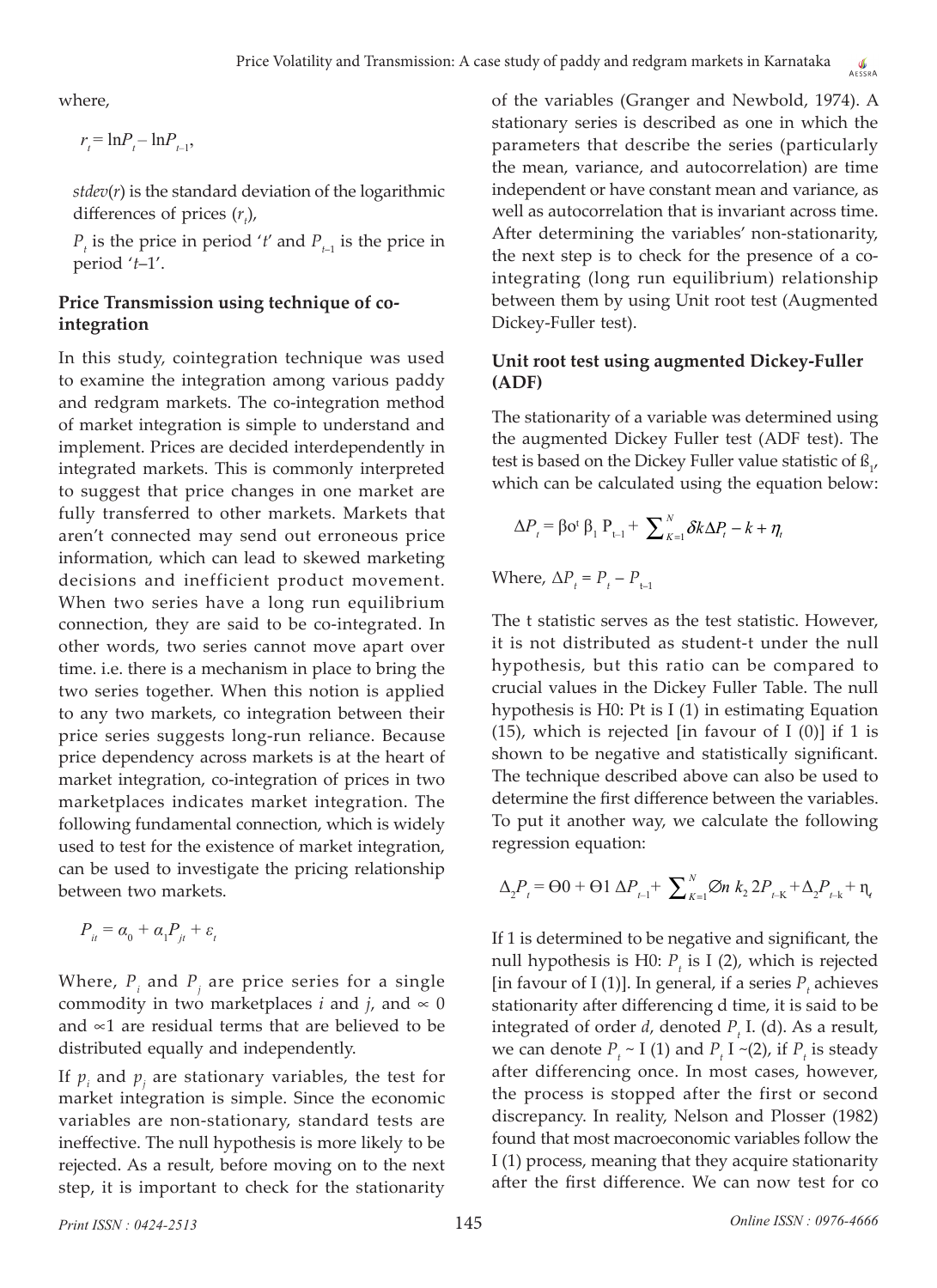integration after determining that the variables were non-stationary in level. A hypothetical co-integrating connection can only be formed by variables with the same order of integration. The variables should be non-stationary at the zero order level, but stationary after initial differencing, according to Johansen's co-integration approach. The model was used to check the order of integration using the Augmented Dickey-Fuller test:

$$
\Delta Y_{t} = \alpha + \delta T + \beta_{1} Y_{t-1} + \sum_{i=1}^{p} \beta_{i} \Delta Y_{t-1} + \varepsilon_{t}
$$

Where,  $\Delta Y_t = Yt - Y_{t-1}$ ,  $\Delta Y_{t-1} = Y_{t-1} - Y_{t-2}$ , and  $\Delta Y_{t-2}$  $= Y_{t-2} - Y_{t-3}$ , *etc.* 

The pure white noise term is  $\varepsilon_{t}$  the constant term is  $c$ , the temporal trend effect is *T*, and the best lag value is *p*, which is chosen using the Schwartz information criterion (SIC). The null hypothesis states that 1, the  $Y_{t-1}$  coefficient, is zero. 1 0 is an alternate hypothesis. The fact that the null hypothesis is not rejected indicates that the time series under investigation is non-stationary (Gujarati, *et al.* 2012).

### **Johansen methodology for co-integration analysis**

The Johansen approach looks at a Vector Auto Regressive (VAR) model of  $Y_t$  and a ( $n \times 1$ ) vector of variables that are integrated into a time series of order one-I (1). Equation below can be used to express this VAR:

$$
\Delta Y_{t} = \mu + \sum_{i=1}^{p-1} T_{i} Y_{t-1} \prod Y_{t-1} + \varepsilon_{t}
$$

Where, *I* and  $\Pi$  are parameter matrices, *p* is the number of lags (determined by the Schwarz Information Criterion), and *t* is a (*n*×1) vector of innovations. For the examination of long-run relationships of prices to be viable, at least one co-integrating relationship must exist. Johansen introduced two likelihood ratio tests to discover the number of co-integrating vectors: the trace test and the maximum Eigen value test, which are represented in equations below.

$$
J_{trace} = -T \sum_{i=r+1}^{n} ln (1 - \lambda_i)
$$

$$
J_{max} = -T ln(1 - \lambda_{r+1})
$$

The sample size is  $T$ , and the  $i<sup>th</sup>$  largest canonical correlation is  $\lambda_i$ . The trace test compares the alternative hypothesis of n cointegrating vectors to the null hypothesis of *r* cointegrating vectors. On the other hand, the maximum Eigen value test compares the null hypothesis of *r* cointegrating vectors to the alternative hypothesis of  $r + 1$  cointegrating vectors (Hjalmarsson and Osterholm, 2010).

### **Granger causality test**

The Granger causality test was used to determine the existence and direction of a long-run causal price relationship between the markets using the VAR model (Granger, 1969). It's an F-test to see if changes in one price series have an effect on another. The test was based on the following pairs of Ordinary Least Square (OLS) regression equations through bivariate VAR, using the causation link between Bengaluru, Maddur and Gangavathi; Bengaluru, Hyderabad and Mumbai in wholesale, farm harvest and retail markets of paddy and redgram respectively taken places as an example:

P  $lnBt = \sum_{i=1}^{m} \alpha_i P \ln B_{t-1} + \sum_{i=1}^{m} \beta_j P ln D_{t-j} + \sum_{i=1}^{m} \gamma k P ln E_{t-j} + e_{1t}$ P lnDt  $=\sum_{i=1}^{m} \gamma_i$ P ln D<sub>t-1</sub>+ $\sum_{i=1}^{m} \delta_j$ PlnB<sub>t-j</sub>+ $\sum_{i=1}^{m} \gamma$  K P ln E <sub>t-j</sub> + $e_{1t}$  $P \ln E_t = \sum_{i=1}^m \alpha_i P \ln B_{t-1} + \sum_{i=1}^m \beta_i P \ln D_{t-j} + \sum_{i=1}^m \gamma k P \ln E_{t-j} + e_{1t}$ 

Where *B*, *D* and *E* denote Bengaluru, Maddurandgangavathi markets for trading Paddy; Bengaluru, Hyderabad and Mumbai trading redgram. *Pln* denotes a logarithmic price series, and t is the time trend variable. The number of lags of both variables in the system is represented by the subscript. The null hypothesis of above equation, i.e.  $H_0$ : 1 = 2 =.... = j = 0, is that *P ln D<sub>t</sub>* does not Granger induce *P* ln  $B_{\mu}$  as opposed to the alternative, i.e.  $H_i$ : Not  $H_0$ . Similarly, in above Equation checking  $H_0$ :  $1 = 2 = ... = j = 0$  against  $H_1$ : Not  $H_0$  is a test that *P ln B*<sub>t</sub> does not Granger induce *P ln D*<sub>t</sub>. A rejection of the null hypothesis in each case implies that the variables have Granger causality (Gujarati *et al.* 2012).

To study the price transmission between the selected markets of paddy and redgram, the modal prices of paddy in Bengaluru, Maddur and Gangavathi and the modal prices of redgram were collected from Bengaluru, Hyderabad and Mumbai for the period 2002-2018, the markets were selected based on the data availability.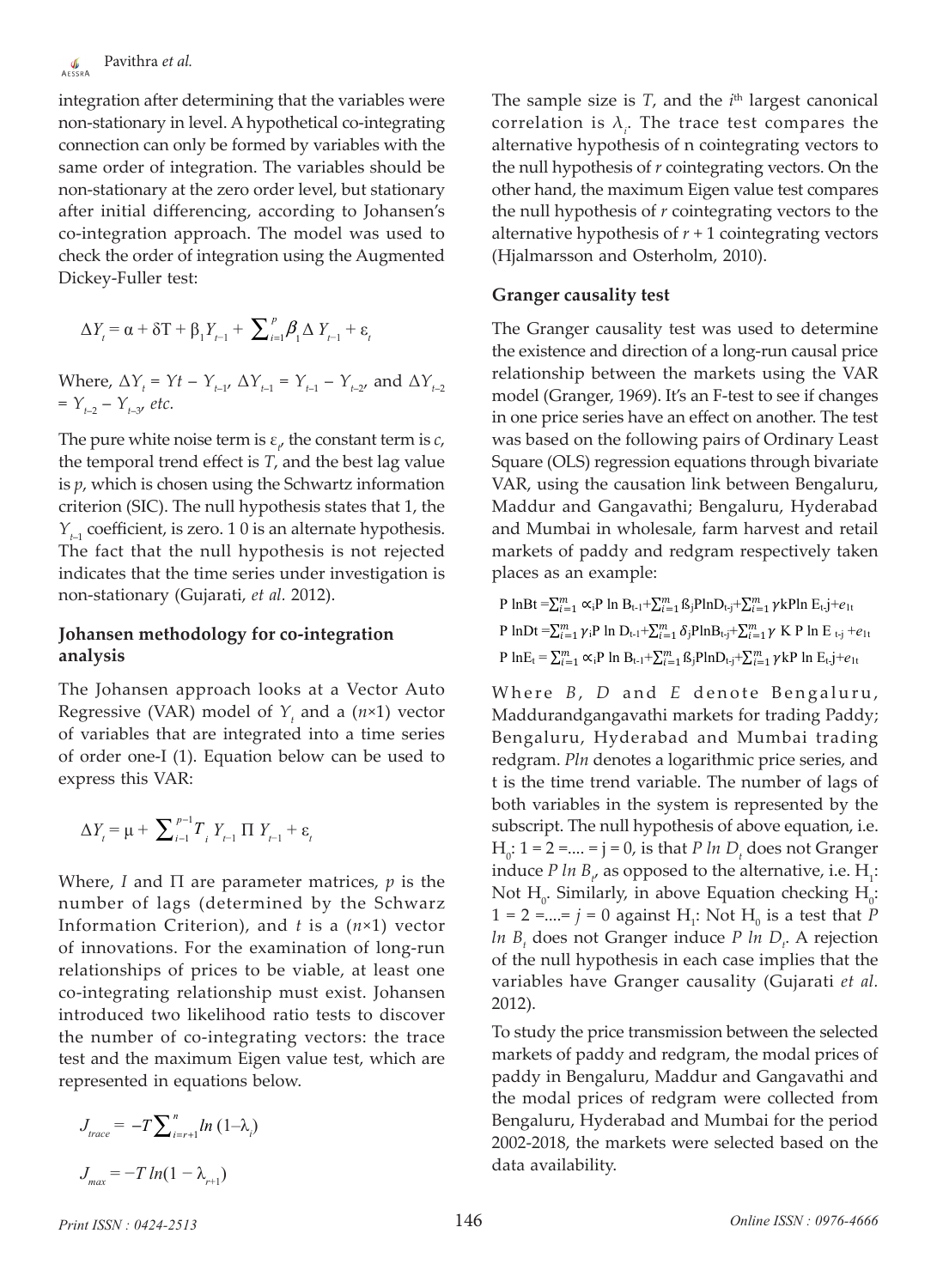# **RESULTS AND DISCUSSION**

The trends in different types of paddy prices are shown in table 1. The retail price of paddy increased rapidly over time, reaching  $\bar{\tau}$  9000/qtl. in 2017, which was more than the other three prices, possibly due to the length of the marketing channel, transportation costs, storage, and time required to reach the final consumer which will create the time lag between production and consumption. Between 2000 and 2018, wholesale paddy prices grew, peaking in 2013 ( $\bar{\xi}$  2635/qtl.) due to a drought that hampered paddy cultivation, resulting in lower yields in the state, and hence a rise in price. Despite the fact that farm harvest prices (FHPs) and minimum support prices (MSPs) were moving upward, they were practically comparable over time, i.e., MSPs stayed almost constant over time. It was Retail prices grew fastest (15%), followed by farm harvest prices (8.41%), MSP (7.30%), and wholesale prices (7.33%) as shown in table 3.

**Table 1:** Wholesale, Retail, Farm Harvest price and MSP of Paddy (₹/qtl.)

| Year               | Wholesale<br>Prices | Retail<br>price | <b>Farm harvest</b><br>price | <b>MSP</b> |
|--------------------|---------------------|-----------------|------------------------------|------------|
| 2000               | 978                 | 954             | 500                          | 510        |
| 2001               | 991                 | 1092            | 554                          | 530        |
| 2002               | 904                 | 1178            | 698                          | 530        |
| 2003               | 953                 | 1169            | 550                          | 550        |
| 2004               | 1005                | 1245            | 648                          | 560        |
| 2005               | 1023                | 1174            | 642                          | 570        |
| 2006               | 1059                | 1318            | 628                          | 580        |
| 2007               | 1184                | 1445            | 594                          | 645        |
| 2008               | 1476                | 1750            | 587                          | 850        |
| 2009               | 1662                | 2983            | 835                          | 950        |
| 2010               | 1873                | 2100            | 938                          | 1000       |
| 2011               | 1835                | 5541            | 998                          | 1080       |
| 2012               | 2157                | 6702            | 1324                         | 1250       |
| 2013               | 2635                | 6972            | 1302                         | 1310       |
| 2014               | 2446                | 7126            | 1463                         | 1360       |
| 2015               | 2309                | 8713            | 1530                         | 1410       |
| 2016               | 2500                | 6937            | 2180                         | 1470       |
| 2017               | 2518                | 7565            |                              | 1550       |
| 2018               | 2650                | 8321            |                              | 1770       |
| Growth<br>rate (%) | 7.93                | 15.68           | 8.41                         | 7.30       |

**Table 2:** wholesale, retail, Farm harvest prices of Redgram in Karnataka ( $\overline{\zeta}/qt$ l.)

|                | Wholesale |       | Retail Farm harvest | Minimum       |
|----------------|-----------|-------|---------------------|---------------|
| Year           | price     | price | price               | support price |
| 2001           | 2451      | 2950  | 1539                | 1320          |
| 2002           | 2553      | 2751  | 1616                | 1320          |
| 2003           | 2735      | 2890  | 1710                | 1370          |
| 2004           | 2993      | 3450  | 1789                | 1390          |
| 2005           | 2833      | 3102  | 1597                | 1400          |
| 2006           | 3481      | 3221  | 1950                | 1410          |
| 2007           | 3565      | 3665  | 1950                | 1550          |
| 2008           | 3540      | 4255  | 2979                | 2000          |
| 2009           | 3542      | 6600  | 4358                | 2300          |
| 2010           | 3686      | 6716  | 3567                | 3000          |
| 2011           | 3600      | 6560  | 3031                | 3200          |
| 2012           | 4158      | 6690  | 3469                | 3850          |
| 2013           | 4368      | 7450  | 3679                | 4300          |
| 2014           | 4657      | 7676  | 4797                | 4350          |
| 2015           | 6980      | 7800  | 6134                | 4425          |
| 2016           | 6818      | 9870  | 4722                | 4625          |
| 2017           | 4371      | 7571  |                     |               |
| Growth<br>rate | 7.40      | 9.62  | 5.51                | 10.52         |

| Table 3: price volatility of Paddy in Karnataka |
|-------------------------------------------------|
| $(2000 - 2018)$                                 |

|              | Particulars No. of Mean* Price S.D.<br>bservations Mean* volatility r |       |       |             | Volatility       |
|--------------|-----------------------------------------------------------------------|-------|-------|-------------|------------------|
| Paddy        |                                                                       |       |       |             |                  |
| Wholesale 18 |                                                                       | 0.046 | 0.094 |             | $0.094$ Very low |
| Retail       | 18                                                                    | 0.120 | 0.272 | $0.279$ Low |                  |
| Farm         |                                                                       |       |       |             |                  |
| harvest      | 16                                                                    | 0.086 | 0.146 | $0.155$ Low |                  |
| prices       |                                                                       |       |       |             |                  |
| <b>MSP</b>   | 19                                                                    | 0.064 | 0.064 |             | $0.066$ Very low |

*Note: Mean\*-it is a mean of first difference; r-log of first difference of prices.*

The increase in retail prices was the most evident for redgram, among many different sorts of prices of redgram, as illustrated in table 2. The retail price of redgram dropped dramatically in 2017, owing to increased production. The MSP's for redgram have also been rising in recent years due to fact that cost of cultivation has seen a steep rise in input costs these years. The prices of fertilizers have gone up besides there is a labour shortage which has resulted in rise of daily wages paid to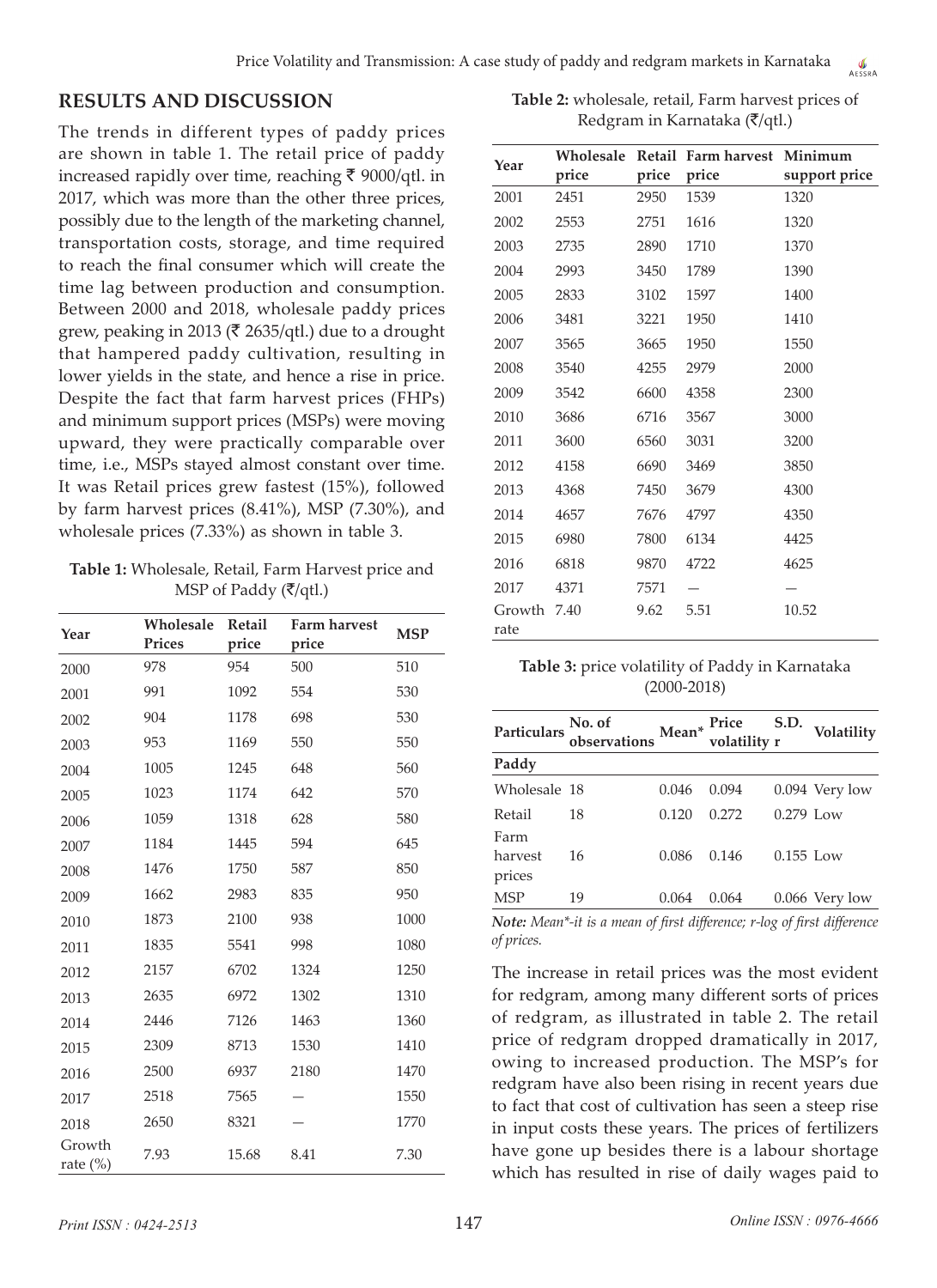farm labourers. FHPs have also shown an upward tendency, with a substantial increase between 2009 and 2016. Wholesale prices have also been on the rise throughout the years, but have fallen in 2017. The results of annual compound growth rate analysis is presented in table 3, indicating the various redgram prices of which wholesale prices increased the least (5.40 %), retail prices increased at 8.62 percent per year, farm harvest prices increased at 9.51 percent, and the growth rate was found to be the highest (10.52 %) in the case of MSPs of redgram due to above said reasons.

Wholesale prices (WSP) and Minimum support prices (MSP) had the least amount of volatility, as shown in the table 2. Because the government modifies or revises the minimum support prices less regularly, MSP prices are less volatile. The standard deviation of logarithmic values was used to calculate the volatility and this volatility coefficient ranges from 0 to 1, with values closer to zero indicating less volatility and vice versa. The volatility was found to be substantially higher in the case of retail prices (0.27), followed by farm harvest sprices (0.14), while wholesale prices and MSPs were found to be more stable as indicated by lower values of the volatility coefficients (0.0947 and 0.0974 respectively).

Similarly, the results on volatility in the case of redgram prices are presented in table 4 revealed that, the coefficient of volatility was relatively higher in farm harvest prices (0.17), followed by wholesale (0.159) and retail prices (0.152), indicating less volatile nature of these prices, and there was almost no volatility in MSPs for redgram as indicated by the co-efficient value 0.0916.

# **Price Transmission**

Price signals travel across markets, but imperfect co-integration is common due to higher transaction and transportation costs, asymmetric information, varying contract enforcement, and state government intervention. Evidence in favour of spatial integration of various markets in India includes asymmetric information, varying contract enforcement, and state government intervention. The source of asymmetric information lie in the nature of the commodity supply and demand shocks (Gardner, 1995). The prices across different geographically separated markets show long run spatial linkage, suggesting price integration (Mittal and Virmani, 2007). Though the markets are geographically separated, the price signals are transmitted across markets. However, the law of one price may not prevail (Mittal *et al.*  2018). In this article, we used Johansen's multiple cointegration to know price transmission, and granger causality to determine whether the relationship between markets is unidirectional or bidirectional.

**Table 4:** Price volatility in Redgram in Karnataka (2000-2017)

| Particulars               | No. of<br>observations | $\mathbf{Mean}^*$ | Price<br>volatility r | S.D.        | Volatility       |
|---------------------------|------------------------|-------------------|-----------------------|-------------|------------------|
| Red-gram                  |                        |                   |                       |             |                  |
| Wholesale 17              |                        | 0.036             | 0.159                 | $0.164$ Low |                  |
| Retail                    | 17                     | 0.055             | 0.152                 | $0.152$ Low |                  |
| Farm<br>harvest<br>prices | 16                     | 0.070             | 0.175                 | $0.175$ Low |                  |
| MSP                       | 16                     | 0.083             | 0.091                 |             | $0.092$ Very low |

# **Co-integration technique and Granger causality test**

The Augmented Dickey-Fuller (ADF), unit root test was used to determine whether the prices of selected crops in major markets were stationary or not. The findings of the ADF unit root test which is presented in Table 5, revealed that prices in all selected markets (Bengaluru, Maddur and Gangavathi) were non-stationary at their base level, but however with the first difference, the price data were found stationary. These markets were selected based on the higher market arrivals along with the reason that these regions are the major paddy producing areas of the state.

**Table 5:** Modal prices of Paddy in Bengaluru, Maddur and Gangavathi ( $\overline{\zeta}$ /qtl) (2002-2018)

| Year | Bengaluru | Maddur | Gangavathi |
|------|-----------|--------|------------|
| 2002 | 628       | 555    | 966        |
| 2003 | 775       | 612    | 987        |
| 2004 | 775       | 570    | 1012       |
| 2005 | 632       | 570    | 940        |
| 2006 | 710       | 597    | 986        |
| 2007 | 760       | 590    | 956        |
| 2008 | 812       | 654    | 990        |
| 2009 | 1141      | 884    | 1160       |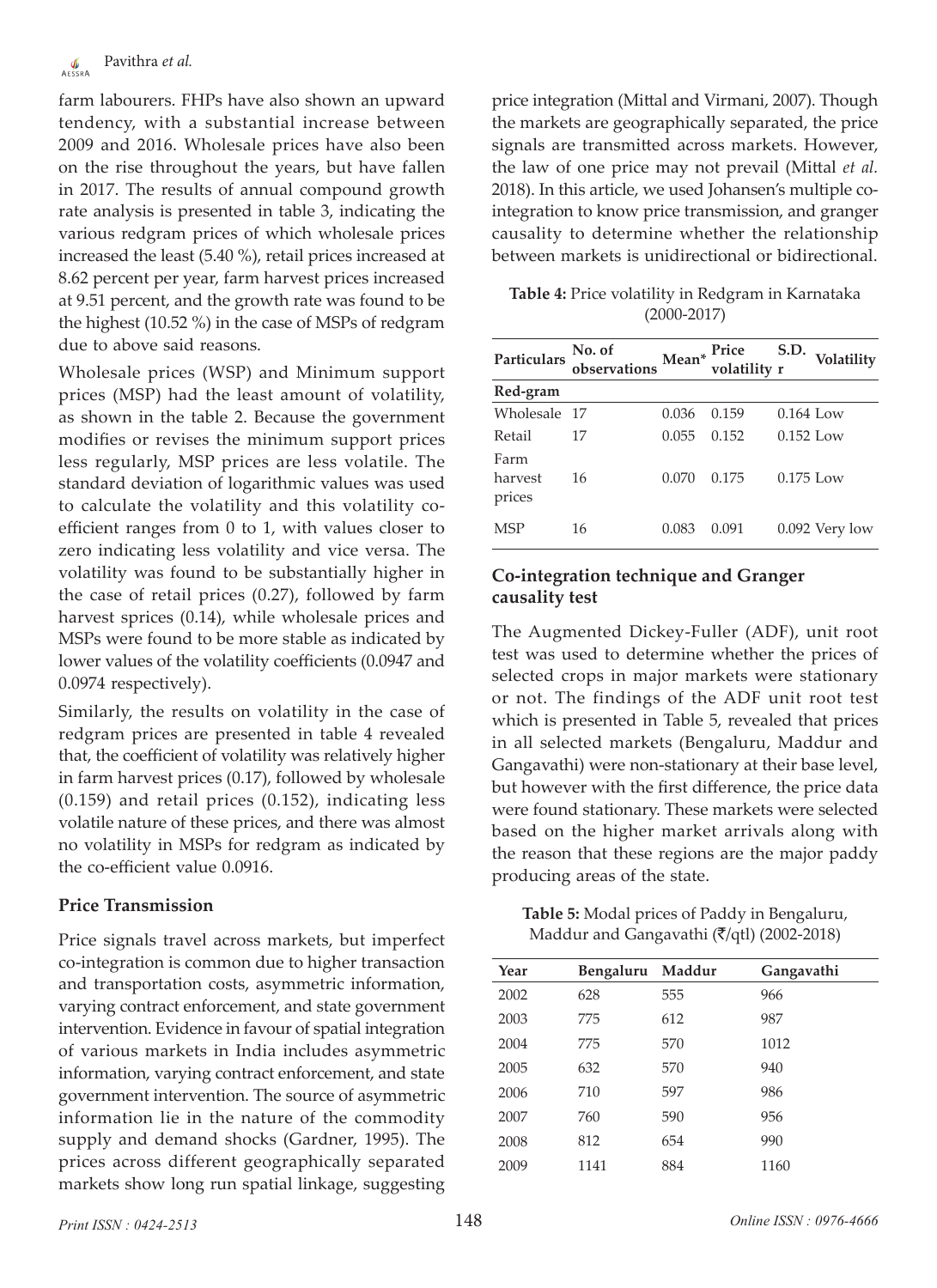| 2010 | 1093 | 954  | 1690 |
|------|------|------|------|
|      |      |      |      |
| 2011 | 1130 | 1000 | 1330 |
| 2012 | 1260 | 1014 | 2157 |
| 2013 | 1700 | 1335 | 2390 |
| 2014 | 5150 | 1410 | 2318 |
| 2015 | 1475 | 1390 | 2204 |
| 2016 | 1525 | 1400 | 2414 |
| 2017 | 2805 | 1608 | 2557 |
| 2018 | 2450 | 1628 | 2449 |

In the example of Paddy, Johansen's multiple cointegration test was used to assess the long-run relationship between the price series in three selected markets, the results of which is shown in table 6.

**Table 6:** ADF unit root test for Paddy for selected markets of Karnataka

| Sl.           | <b>Markets</b> | At level/<br>first<br>difference | T-cal.         |           | (Prob.*) Remarks   |
|---------------|----------------|----------------------------------|----------------|-----------|--------------------|
|               | Bengaluru      | ln Ben                           | $-1.245372$    | $-0.4317$ | Non-<br>Stationary |
|               |                | $\Delta$ ln Ben                  | $-10.17736**0$ |           | Stationary         |
| $\mathcal{P}$ |                | ln Maddur -0.7159                |                | $-0.6923$ | Non-<br>Stationary |
|               | Maddur         | Δln<br>Maddur                    | $-11.0973**$   | $\Omega$  | Stationary         |
| 3             | Gangavathi     | In Ganga                         | $-0.8031$      | $-0.712$  | Non-<br>Stationary |
|               |                | ∆ ln Ganga -12.8309**            |                | 0         | Stationary         |

*Note: \*\* indicate that unit root at level or in the first difference were rejected at 1 percent as well as at 5 per cent significance. The (Prob.\*) denotes Mackinnon (1996) one-side p-values. ln denotes modal price in logarithmic form and ∆ln denotes the price series in logarithm form after first difference.*

The data found that among three co-integrating equations, one market was co-integrated at a 5 per cent level of significance, meaning that the selected paddy markets had long-run equilibrium relationships and presence of co-integration. The test revealed that out of three co-integrating equations, all three paddy markets had one cointegrating equation, suggesting that they were properly integrated and price signals were passed from one market to the other to ensure efficiency. The test revealed that, despite being geographically separated and spatially segmented, the selected paddy markets in Karnataka were well-connected in terms of paddy prices, suggesting that the selected

paddy markets exhibited long-run price linkage due to fact that selected markets are the major paddy producing and consuming areas in the state.

The Granger causality shows the direction of price flow between two markets and related spatial arbitrage, i.e., physical movement of the commodity to adjust the price differences (Ghafoor *et al*. 2009). The findings of a pair-wise co-integration across the marketplaces are depicted in table 7. Granger causality was assessed between the selected pairs of paddy markets in Karnataka after detecting cointegration among three paddy markets. F-statistics for causation analyses of wholesale pricing in Bengaluru market on other markets were found to be statistically significant in all three markets. For the Bengaluru market, the null hypothesis of no Granger causation was thus rejected in each case. The Granger causality test on market co-integration likewise revealed that all markets' integration was unidirectional.

**Table 7:** Results of multiple co-integration analysis for Paddy

| <b>Null</b><br>Hypothesis | Eigen-<br>value | <b>Trace</b><br>value | Critical<br>value | Probability** |
|---------------------------|-----------------|-----------------------|-------------------|---------------|
| None <sup>*</sup>         | 0.957           | 52.40                 | 29.79             | 0.0002        |
| Atmost 1                  | 0.245           | 4.94                  | 15.49             | 0.814         |
| Atmost 2                  | 0.047           | 0.72                  | 3.841             | 0.394         |

*Note: \*denotes rejection of the null hypothesis at 5 per cent level of significance. \*\*Mackinnon Michelis (1999) p-values.*

Gangavathi-Bengaluru, Maddur-Bengaluru, and Gangavathi-Maddur were the unidirectional. This means that a price change in the former market in each pair causes price change in the latter market. However, the price change in the latter market was unable to influence and give feedback by the price change in the former market in each pair.

Efforts were also undertaken to analyse the behaviour of prices in main markets for redgram in greater depth. The results of the ADF unit root test (table 8) for chosen redgram markets revealed that all prices were non-stationary at the base level, however prices were found stationary with the first difference for all three markets (Bengaluru, Hyderabad, and Mumbai). The results of the Johnson multiple co-integration were found to be significant at a 5 per cent level of probability, suggesting that certain markets were co-integrated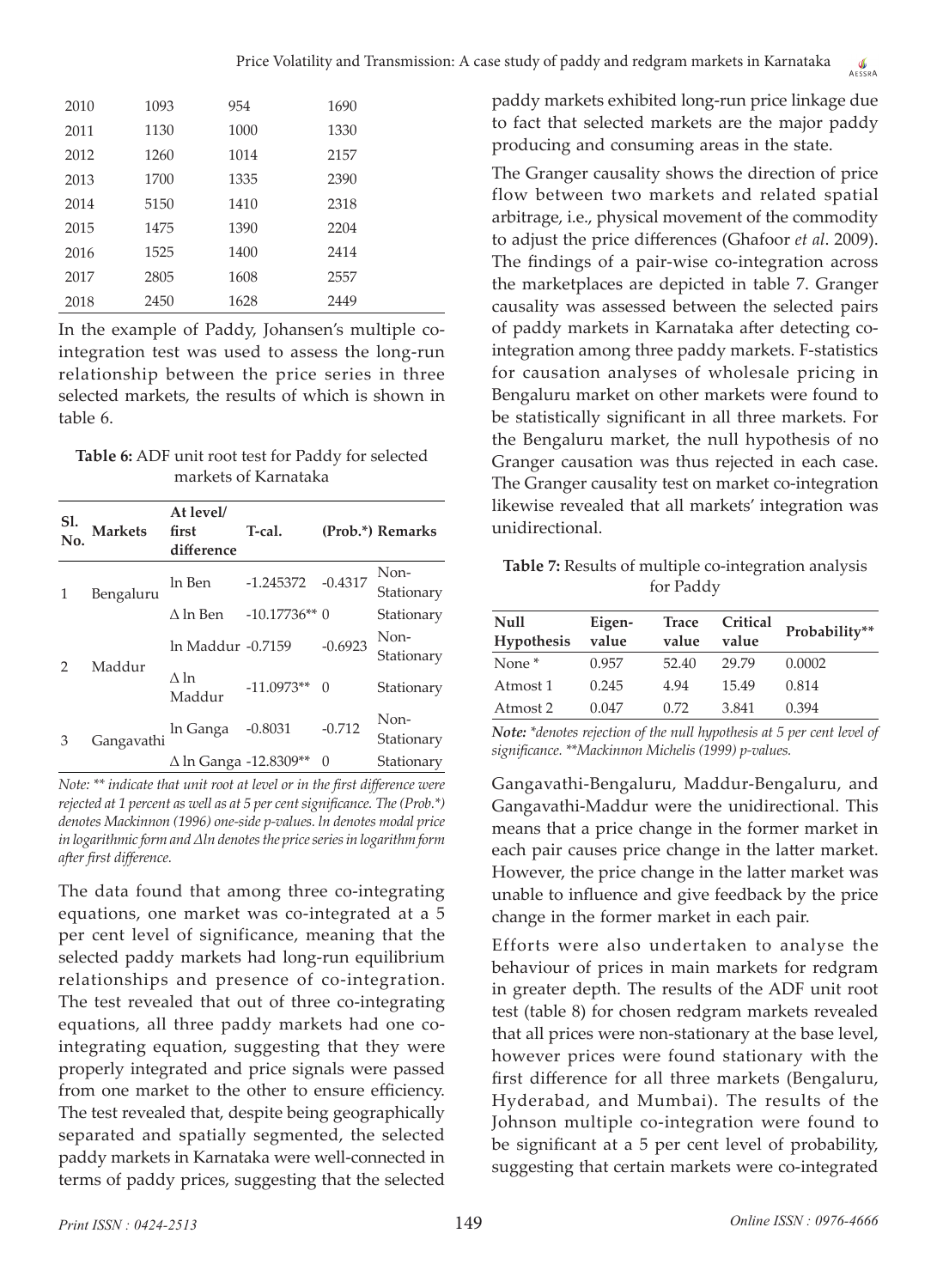| Table 8: Pair-wise granger causality in selected Paddy markets in Karnataka |  |  |
|-----------------------------------------------------------------------------|--|--|
|-----------------------------------------------------------------------------|--|--|

|              | Sl. No. Null Hypothesis                                      | <b>F-Statistics</b> | Probability** | Granger cause Direction |                |
|--------------|--------------------------------------------------------------|---------------------|---------------|-------------------------|----------------|
|              | <b>GANGAVATHI</b> does not Granger Cause<br><b>BENGALURU</b> | 12.04               | $0.0022*$     | Yes                     | Unidirectional |
| $\mathbf{1}$ | <b>BENGALURU</b> does not Granger Cause<br><b>GANGAVATHI</b> | 0.48                | 0.6272        | N <sub>0</sub>          |                |
|              | <b>MADDUR</b> does not Granger Cause<br><b>BENGALURU</b>     | 10.88               | $0.0031*$     | Yes                     |                |
|              | <b>BENGALURU</b> does not Granger Cause<br><b>MADDUR</b>     | 1.60                | 0.2477        | No                      | Unidirectional |
|              | <b>MADDUR</b> does not Granger Cause<br><b>GANGAVATHI</b>    | 1.04                | 0.3880        | N <sub>0</sub>          |                |
| 3            | <b>GANGAVATHI</b> does not Granger Cause<br><b>MADDUR</b>    | 3.53                | $0.0692**$    | Yes                     | Unidirectional |

*Note: 1. The lags of the dependent variable used to obtain white-noise residuals were determined using the Schwarz Information criterion (SIC); \*\*and \*denotes rejection of the null hypothesis at 1 and 5 per cent level of significance.*

in the long run, indicating their long run or short run equilibrium relationship.

The granger causality test (table 10) revealed that there was no relationship between Hyderabad and Bengaluru markets indicating these two markets did not influence each other. While only the Mumbai market influenced pricing in the Bengaluru market but not the other way around, the same was true between Mumbai and Hyderabad, where the Mumbai market influenced redgram prices in the Hyderabad market but not the other way around.

| Table 9: Wholesale prices of Red-gram in Bengaluru,   |
|-------------------------------------------------------|
| Hyderabad and Mumbai $(\overline{\mathfrak{k}}/qtl.)$ |

| Year | <b>Bangalore</b> | Hyderabad | Mumbai |
|------|------------------|-----------|--------|
| 2002 | 2553             | 2633      | 2504   |
| 2003 | 2735             | 2825      | 2762   |
| 2004 | 2993             | 3031      | 3027   |
| 2005 | 2833             | 2884      | 3065   |
| 2006 | 3481             | 2808      | 3130   |
| 2007 | 3565             | 3679      | 3912   |
| 2008 | 3883             | 3993      | 4518   |
| 2009 | 6320             | 6450      | 6701   |
| 2010 | 6204             | 5933      | 6406   |
| 2011 | 6025             | 5510      | 5913   |
| 2012 | 6063             | 6179      | 5656   |
| 2013 | 6329             | 6471      | 6571   |
| 2014 | 6904             | 6846      | 6929   |
| 2015 | 11283            | 11483     | 9763   |
| 2016 | 11300            | 11058     | 10121  |
| 2017 | 6217             | 6083      | 5846   |
| 2018 | 6119             | 5942      | 5683   |

#### **Table 10:** ADF unit root results for Redgram in selected markets of Karnataka

| Sl.           | <b>Markets</b> | At level/<br>first<br>difference | t-cal.        |           | (Prob.*) Remarks   |
|---------------|----------------|----------------------------------|---------------|-----------|--------------------|
|               | Bengaluru      | ln Ben                           | $-2.3451$     | $-0.3317$ | Non<br>Stationary  |
|               |                | $\Delta$ ln Ben                  | $-12.1321**0$ |           | Stationary         |
| $\mathcal{P}$ | Hyderabad      | ln<br>Hyderabad                  | $-0.7159$     | $-0.7923$ | Non-<br>Stationary |
|               |                | Δln<br>Hyderabad                 | $-10.0973**0$ |           | Stationary         |
| 3             | Mumbai         | In Mumbai -0.9121                |               | $-0.612$  | Non-<br>Stationary |
|               |                | Δln<br>Mumbai                    | $-8.8309**$   | 0         | Stationary         |

**Note***: \*\* indicate that unit root at level or in the first difference were rejected at 1 percent as well as at 5 per cent significance. The (Prob.\*) denotes Mackinnon (1996) one-side p-values. ln denotes modal price in logarithmic form and ∆ln denotes the price series in logarithm form after first difference.*

### **Table 11:** Johnson multiple co-integration for redgram

| <b>Null</b><br>Hypothesis value | Eigen- | <b>Trace</b><br>value | Critical<br>value | Probabiliy** |
|---------------------------------|--------|-----------------------|-------------------|--------------|
| None <sup>*</sup>               | 0.719  | 35.30                 | 29.79             | 0.0105       |
| Atmost 1*                       | 0.656  | 17.48                 | 15.49             | 0.0247       |
| Atmost 2                        | 0.165  | 2.53                  | 3.84              | 0.1116       |

*Note: \*denotes rejection of the null hypothesis at 5 per cent level of significance .\*\*Mackinnon Michelis (1999) p-values*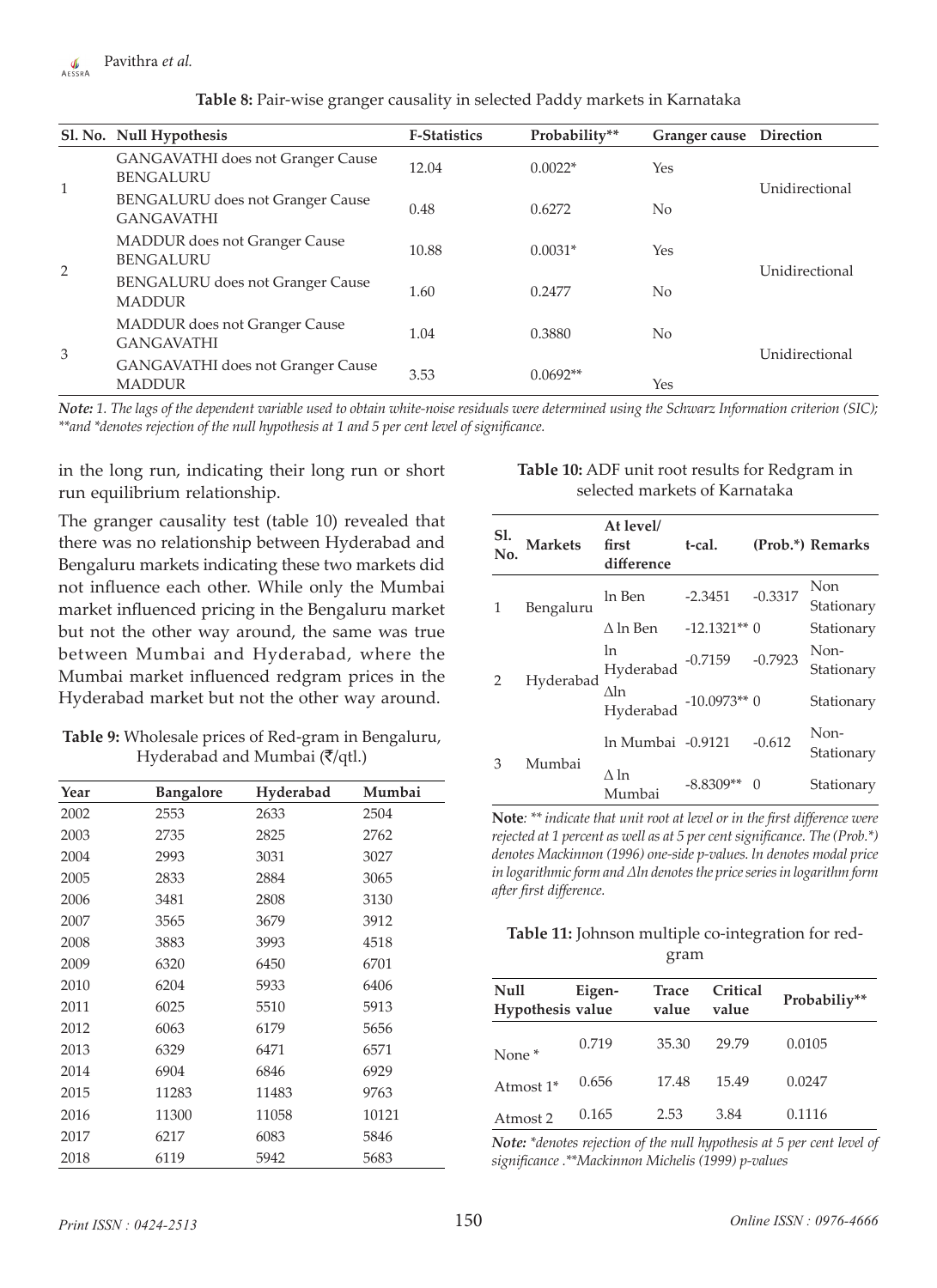|   | Sl. No. Null Hypothesis                              | <b>F-Statistics</b> | Probability** | <b>Granger cause</b> Direction |                |  |
|---|------------------------------------------------------|---------------------|---------------|--------------------------------|----------------|--|
|   | HYDERABAD does not Granger Cause<br><b>BANGALORE</b> | 0.25171             | 0.7822        | No.                            |                |  |
|   | <b>BLORE</b> does not Granger Cause HYDERABAD        | 0.02619             | 0.9742        | No                             |                |  |
| 2 | MUMBAI does not Granger Cause BANGALORE 2.83458      |                     | 0.0059        | Yes                            |                |  |
|   | BANGALORE does not Granger Cause MUMBAI 2.36280      |                     | 0.1444        | No                             | Unidirectional |  |
| 3 | MUMBAI does not Granger Cause HYDERABAD 2.71633      |                     | 0.0812        | Yes                            | Unidirectional |  |
|   | HYDERABAD does not Granger Cause MUMBAI 2.17456      |                     | 0.1174        | No                             |                |  |

**Table 12:** Pair-wise granger causality in selected Redgram markets

*Note: 1. the lags of the dependent variable used to obtain white-noise residuals were determined using the Schwarz Information criterion (SIC). \*\*and \*denotes rejection of the null hypothesis at 1 and 5 per cent level of significance.*

# **CONCLUSION**

Supply shocks are the primary cause of agricultural price volatility. The variances of these shocks, as well as the elasticity coefficients of the supply and demand functions, define the magnitude of the volatility. This study on price volatility shows that retail prices of paddy have a relatively high level of volatility due to the long marketing channel and the presence of a large number of market intermediaries in the paddy market, whereas farm harvest prices of redgram have a high level of volatility because it was observed that crop storage did not improve the price as the late sown crop in other regions started pouring into this market. Those who predict that price volatility would grow over time must assume that either shock variances have increased or demand and supply function elasticity coefficients have decreased.

Despite these complications, several studies suggest that commodity exchanges created at both the national and regional levels should continue to trade commodities with low volatility. The true economic causes for the persistence of volatility must be examined and explained coherently for the rest of the commodity prices that are very erratic. Although price transmission research can help us understand and anticipate price trends by revealing how prices are transmitted from one market to another, it only reveals the link between two prices over time. It doesn't explain why price transmission is rapid or slow, and why it is strong or weak. Despite the knowledge gap in understanding the concept of price volatility and price transmission, advanced econometric tools have been developed to aid in the understanding of agricultural price and price volatility transmissions, which is a study area for the future.

# **REFERENCES**

- Acharya, S.S., Chand, P.R., Birthal, S.K. and Negi, D.S. 2012. Market integration and price transmission in India: A case of rice and wheat with special reference to the world food crisis of 2007/08. Rome: Food and Agriculture Organization.
- Ahmad, F. and Haseen, S. 2012. The performance of India's food grains production/ : a pre and post reform assessment. *International Journal of Scientific and Research Publications*, **2**(3): 1–15.
- Barrett, C.B. and Bellemare, M.F. 2011. Why food pricevolatility doesn't matter. *Foreign Affairs*, **12**(7): 1-3.
- Dasgupta, D., Dubey, R.N. and Satish, R. 2011. Domestic wheat price formation and food inflation in India: International prices, domestic drivers (stocks, weather,public policy), and the efficacy of public policy interventions in wheat markets. Working Paper No. 2/2011-DEA.
- Dawe, D., Morales-Opazo, C., Balie, J. and Pierre, G. 2015.How much have domestic food prices increased in thenew era of higher food prices?.*Global Food Security*, **5**: 1-10.
- Dawe. 2001. How far down the path to free trade? The importance of rice stabilization in developing Asia. *Food Policy,* **26***:* 163-175.
- Elumalai, K., Parmod, K., Kedar, v.and Hanna, A. 2013. Assessment of pre and post harvest losses of rice and red gram in Karnataka. Research Report: IX/ADRTC/153, November 2013.
- FAO. 2011. Price volatility from a global perspective. Technical background document for the high-level event on food price volatility and the role of speculation, pp. 1-9.
- Ghafoor, A., Mustafa, K., Mushtaq, K. and Abedulla. 2009. Cointegration and causality: An application to major mango markets in Pakistan. *Lahore J. Econ.,* **14**(1): 85-113.
- Granger, C.W.J. and Newbold, P. 1974. Spurious regression in econometrics. *J. Econometrica*, 2: 682-703.
- Gujarati, D.N., Porter, D.C. and Gunasekar, S. 2012. *Basic Econometrics*.
- Headey, D. 2014. Food prices and poverty reduction in the long run. IFPRI Discussion paper no. 01331. International Food Policy Research Institute,Washington D.C.